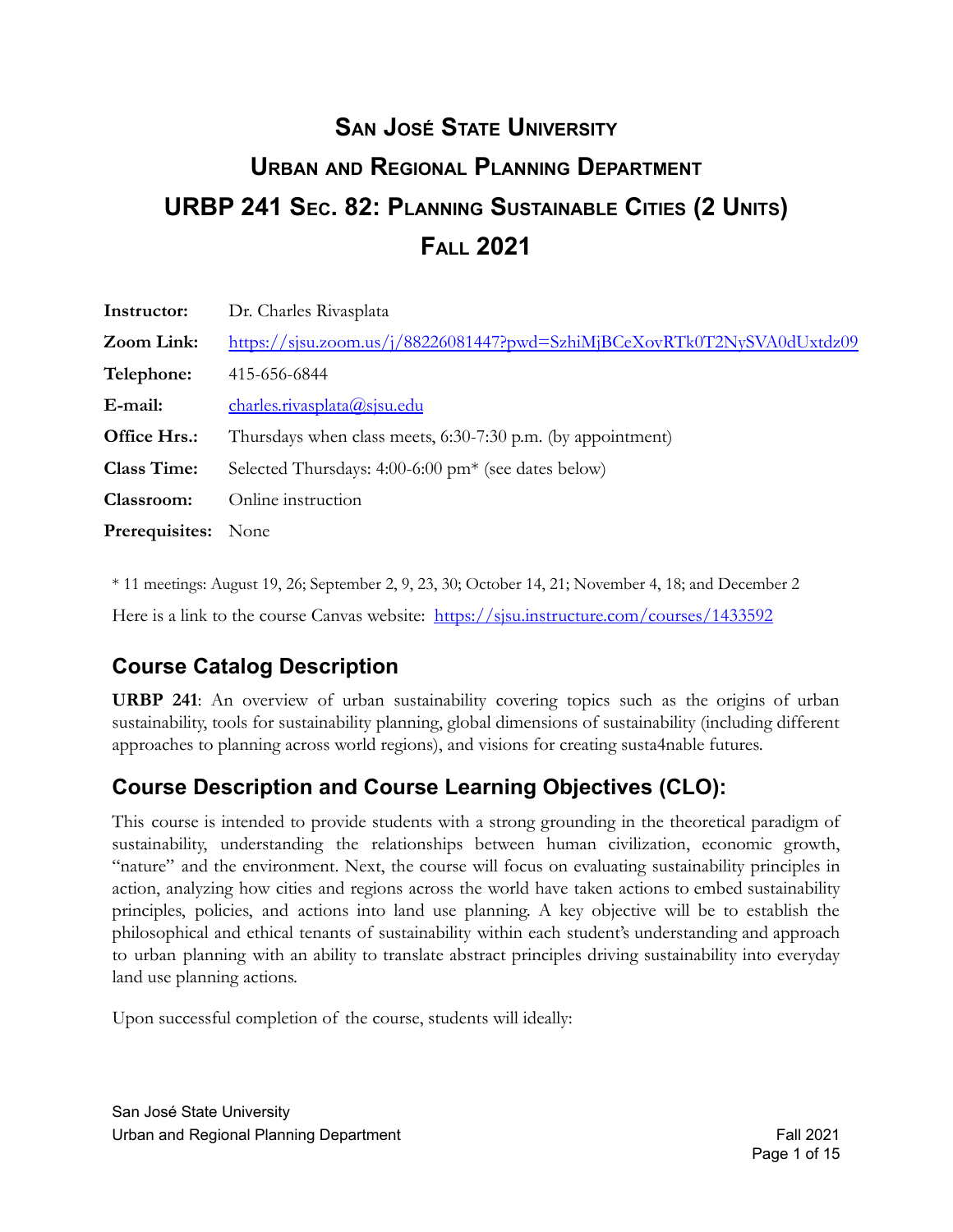1) Describe and explain the philosophical foundations underlying modern western society with respect to how we view "the environment" and its relationship with our society and economy.

2) Describe and explain how environmental limits and social inequities frame our approach to sustainability.

3) Describe and explain the core tenants of sustainability in a concise manner, interweaving the three "E"'s that guide sustainability –environment, economy, and equity.

4) Describe and explain the modern origins of land use planning and how the regulatory approach of addressing the externalities of land development can serve to implement sustainability objectives.

5) Apply and critique sustainability planning tools such as sustainability indicators, ecological footprint analysis, and green building certification.

6) Identify subject areas related to urban sustainability such as land use, urban design, transportation, environmental planning, resource use, environmental justice, local economic development, and architecture and building construction practices, and explain how these individual topics fit together.

7) Describe and explain natural resource and pollution control factors in planning, as well as how to create sustainable futures.

8) Describe and explain urban sustainable development practices used in cities and regions across the world, including those in Europe, Asia, and South America.

9) Describe and explain interactions, flows of persons and goods, cultures, and differing approaches to urban sustainability planning across world regions.

10) Describe and explain how to effectively communicate sustainability principles to the public and elected officials to inspire action.

#### **Planning Accreditation Board (PAB) Knowledge Components**

This course covers the following five PAB Knowledge Components:

1d) Human Settlements and History of Planning: understanding of the growth and development of places over time and across space.

1e) The Future: understanding of the relationships between past, present, and future in planning domains, as well as the potential for methods of design, analysis, and intervention to influence the future.

1f) Global Dimensions of Planning: appreciation of interactions, flows of people and materials, cultures, and differing approaches to planning across world regions.

3c) Sustainability and Environmental Quality: appreciation of natural resource and pollution control factors in planning and understanding of how to create sustainable futures.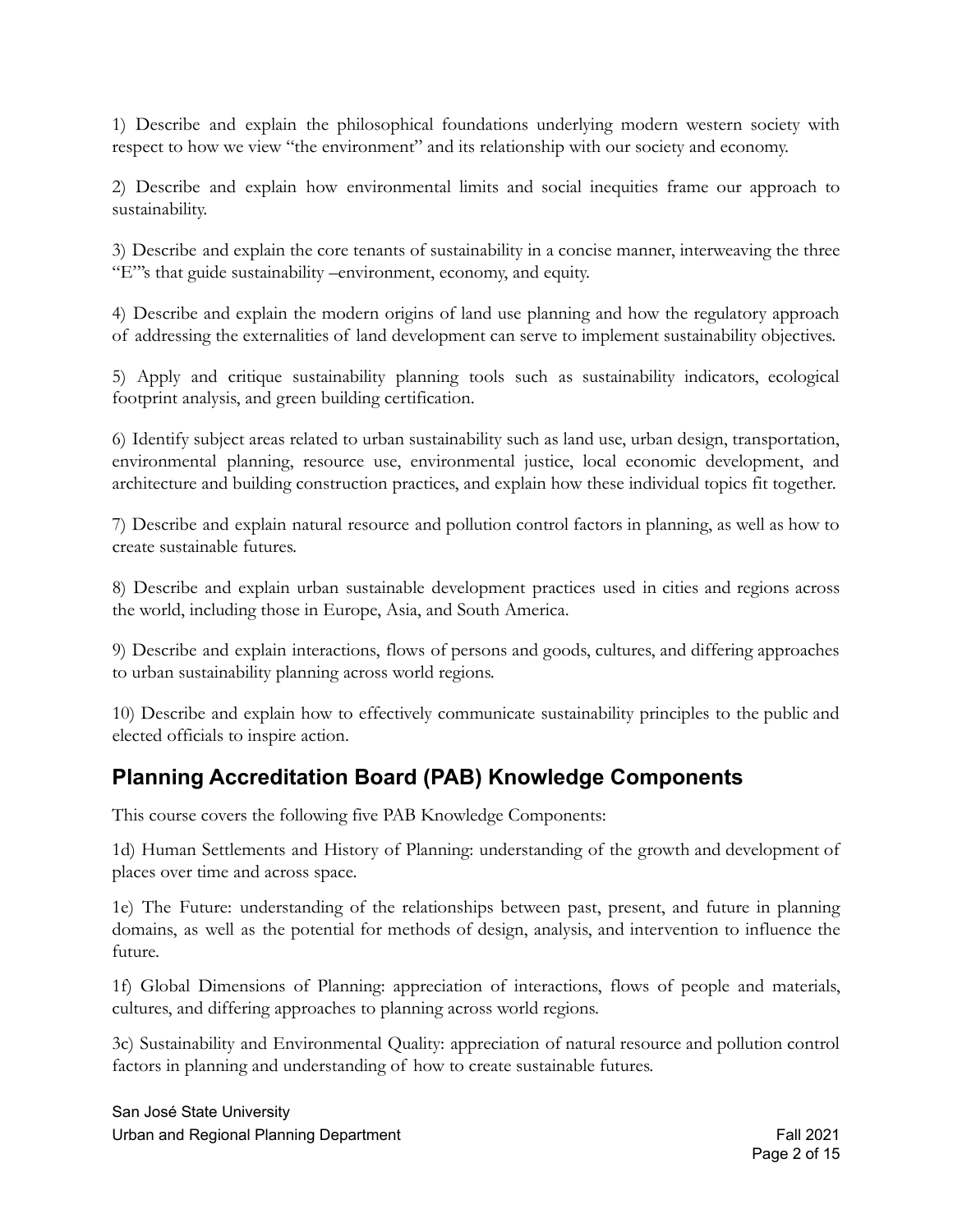A complete list of the Planning Accreditation Board Knowledge Components can be found at: [https://www.sjsu.edu/urbanplanning/graduate/masters-in-urban-planning/pab-knowledge.php.](https://www.sjsu.edu/urbanplanning/graduate/masters-in-urban-planning/pab-knowledge.php)

#### **Required Course Texts**

All course readings are either available online or are on Canvas; and TED Talks are available online. Please consult the Course Schedule at the end of the syllabus for week-by-week reading assignments.

### **Online Teaching Considerations**

This class will be taught entirely online. Key considerations arising from the online delivery mode include the following:

- Students are required to have an electronic device (laptop, desktop or tablet) with a camera and built-‐in microphone. SJSU has a free [equipment loan](https://www.sjsu.edu/learnanywhere/equipment/index.php) program available for students.
- Students are responsible for ensuring that they have access to reliable Wi--Fi during tests. If students are unable to have reliable Wi-‐Fi, they must inform the instructor, as soon as possible
- Students are encouraged, but not required, to turn on their cameras in Zoom
- We intend to record some classes and post them on Canvas. University policy [\(S12-](https://www.sjsu.edu/senate/docs/S12-7.pdf)-7) requires consent from all individuals who will appear in a class recording. We will poll the class during our first session regarding consent to recording.
- Students are prohibited from recording class activities (including class lectures, office hours, advising sessions, etc.), distributing class recordings, or posting class recordings.

#### **Zoom Classroom Etiquette**

- **Mute Your Microphone:** To help keep background noise to a minimum, make sure you mute your microphone when you are not speaking.
- **Be Mindful of Background Noise and Distractions:** Find a quiet place to "attend" class, to the greatest extent possible.
	- o Avoid video setups where people may be walking behind you, people talking/making noise, etc.
	- o Avoid activities that could create additional noise, such as shuffling papers, listening to music in the background, etc.
- **Position Your Camera Properly:** Be sure your webcam is in a stable position and focused at eye level.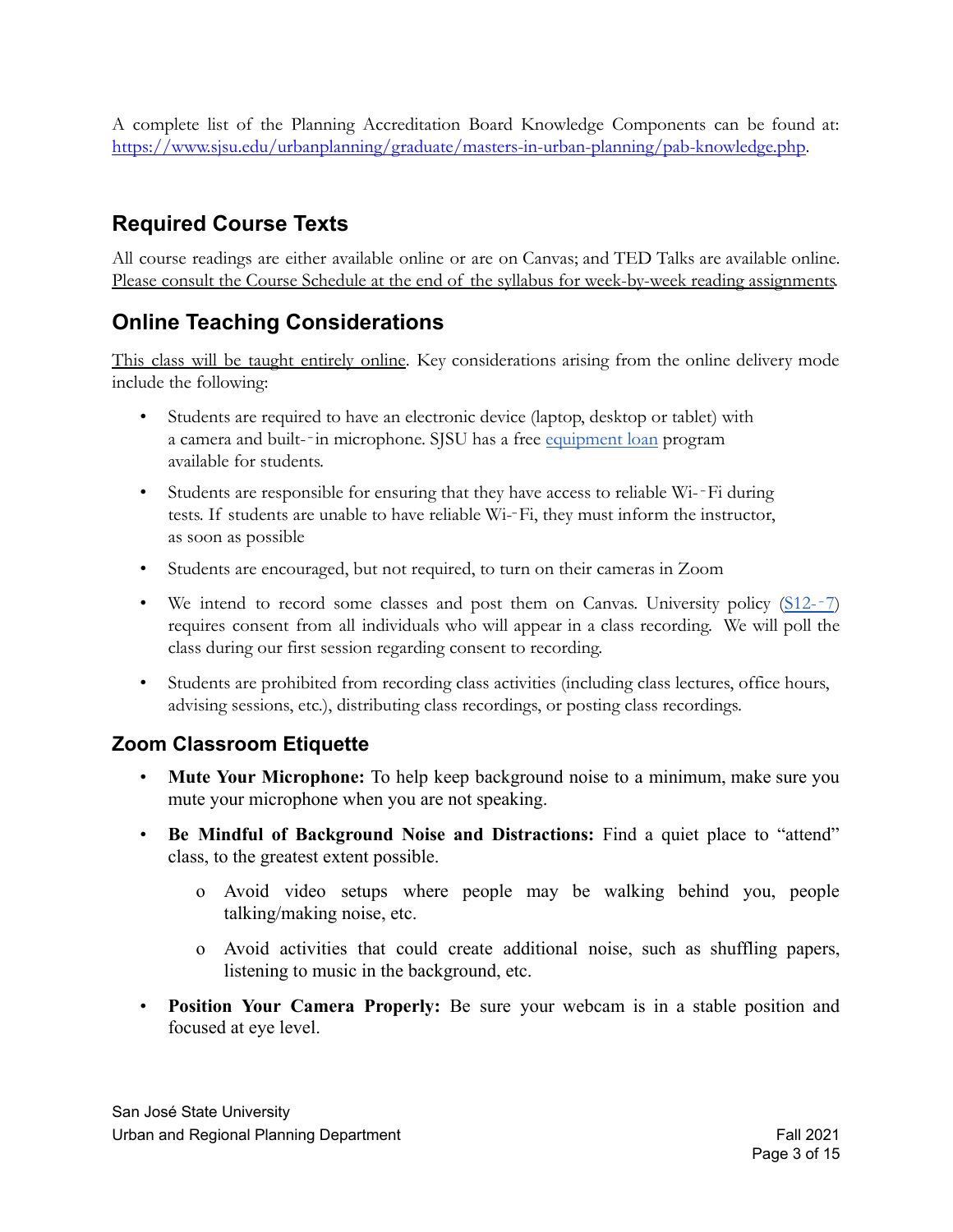- **Limit Your Distractions/Avoid Multitasking:** You can make it easier to focus on the meeting by turning off notifications, closing or minimizing running apps, and putting your smartphone away (unless you are using it to access Zoom).
- **Use Appropriate Virtual Backgrounds:** If using a virtual background, it should be appropriate and professional and should NOT suggest or include content that is objectively offensive or demeaning.

### **Course Assignments and Grading Policy**

Your grade for the course will be based on the following assignments and other class activities:

| <b>Assignments and Graded Activities</b>                          | Due<br>Date(s) | Percent of<br>Course<br>Grade | <b>Course Learning</b><br><b>Objectives</b><br>Covered |
|-------------------------------------------------------------------|----------------|-------------------------------|--------------------------------------------------------|
| Reading Memos (4)                                                 | Ongoing        | 12                            | All                                                    |
| Class Participation                                               | Ongoing        | 13                            | All                                                    |
| Assignment 1                                                      | Sep. 9         | 15                            | 1d, 1f, 3c                                             |
| Assignment 2                                                      | Oct. 14        | 20                            | 1e, 1f, 3c                                             |
| Assignment 3                                                      | <b>Nov. 18</b> | 20                            | All                                                    |
| Final Term Paper (10 pp.)/Discussion on an<br>aspect of the paper | Dec. 2         | 20                            | All                                                    |

This class only meets eleven times during the semester. As such, each student should make every effort to be in class on a regular basis. If you are sick or have an unavoidable conflict, please notify me in advance by email. All students in the class will be expected to have read the required readings before the start of each class and be ready to discuss the key questions and issues raised. Class discussion is an important component of URBP 241 and thus, reading and participation in class constitute a significant component of the course grade.

Success in this course is based on the expectation that for each unit of credit, students will spend a minimum of 45 hours per semester (normally, three hours per unit per week with one of the hours used for lecture) in class or preparing/studying course-related activities.

#### *Sustainability in Action – Three Part Evaluation*

One of your principal class assignments will be a three-part evaluation of sustainability principals in action through the lens of a selected community to study. In these three assignments, described below and on the next page, you will evaluate the principals of sustainability planning by examining:

(a) the characteristics of the community with respect to resource needs (energy, water, food), their ecological footprint, socio-economic characteristics;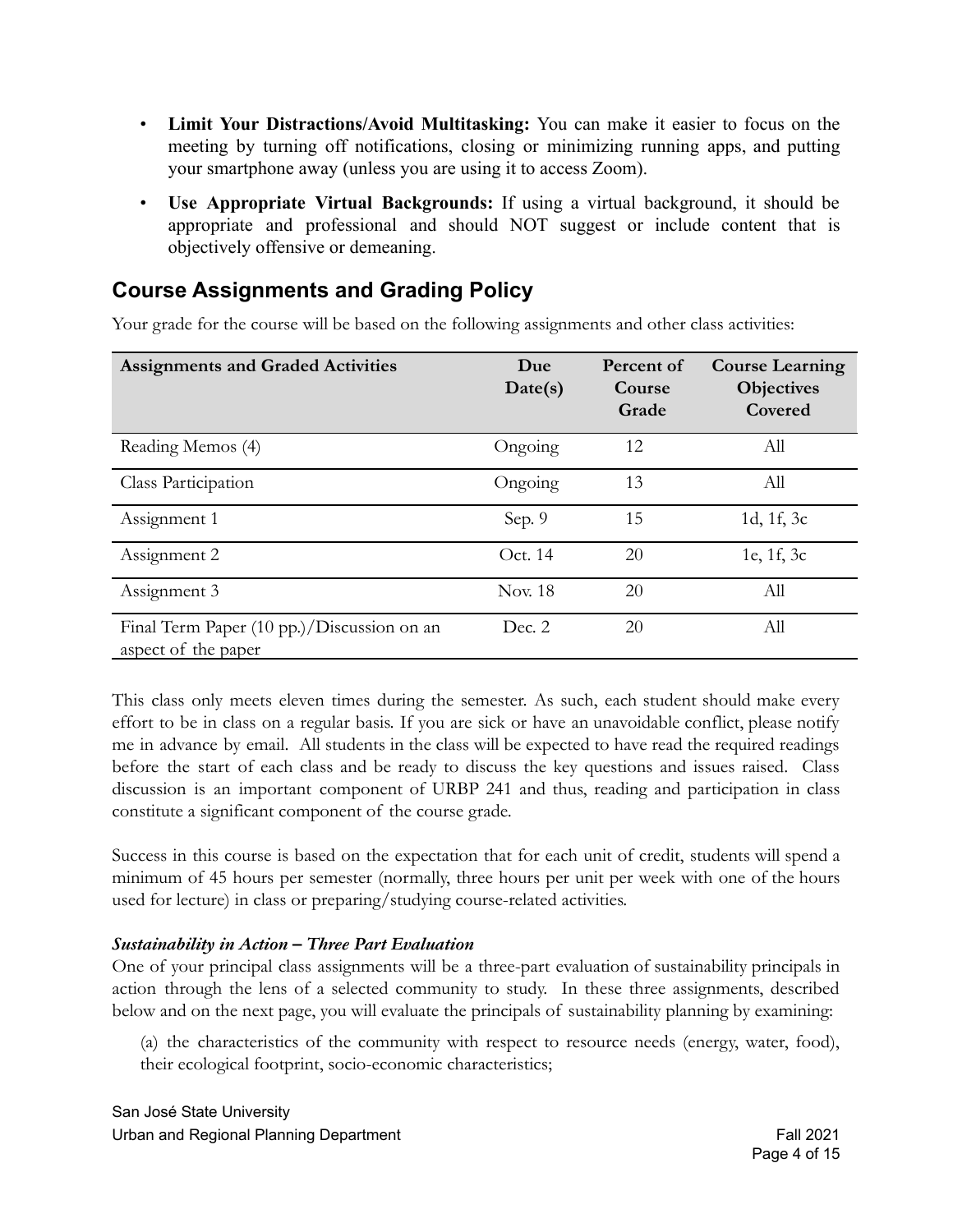(b) current planning documents adopted by the municipality (or other governing agencies) address long term sustainability in the community with respect to resource needs, environmental constraints, and socio-economic characteristics, and

(c) measures that you would prescribe so that the community is sustainable and resilient.

The course workload will primarily be based on the following activities:

#### ● **Reading Memos/Class Participation**

Students will post on Canvas a one-page summary/reaction memo for one of the assigned readings by 12:00 noon on the following class dates: August 26, September 9, September 30, and November 4. Maximum of 12 points (up to 3 pointsper memo)

#### ● **Class Participation**

Students will be expected to actively contribute to class discussions throughout the semester and will assist in leading a class discussion in one of the scheduled classes held during the semester. Maximum of 13 points.

*● Assignment 1: Community Summary (Student Assignment – 4 pp. max.)*

This assignment, due on Canvas on September 9 at 4:30 p.m., will identify a community for evaluation – one encapsulated by one government jurisdiction (County, City) that has specific geographic boundaries and community characteristics. It will summarize (a) the characteristics of the community (size, demographics, economic activity) (b) its resource needs and where they come from (power, water, food), and (c) an initial evaluation of the community's environmental "footprint" and socioeconomic characteristics. Maximum of 15 points.

#### *●* **Assignment 2***: Planning and Gap Analysis (Student Assignment –4 pp. max.)*

This assignment, due on Canvas on October 14 at 4:30 p.m., will provide a summary of the community's planning documents (General Plan, Zoning, Sustainability Plans, Climate Action Plans) and evaluate how the community addresses long-term sustainability needs. As part of a gap analysis, it will evaluate if these planning documents address the resource needs and socioeconomic issues identified in the Assignment 1. Maximum of 20 points.

#### *● Assignment 3: Sustainability Policy / Proposal (Group Paper & Presentation)*

In groups, based on the research and background information acquired from the first two assignments – for one community, you will draft a proposal for a program, policy or tool that you will advocate be adopted by the community to address sustainability needs (due on Canvas on Nov. 18 at 4:30 p.m.). Each group member will be expected to cover a specific area of work. This assignment will include both a report containing research and recommendations, and a 15-minute group presentation on Nov. 18. Maximum of 20 points per student.

● **Term Paper Project** will cover a sustainability theme. The student will e-mail and post on Canvas a medium-length (10-page, double-spaced) term paper on Dec. 2 at 4:30 p.m. and give an informal, 5-minute presentation/discussion on an aspect of the paper (no Powerpoints). A grading rubric for the Final Paper will be provided and a one to two-page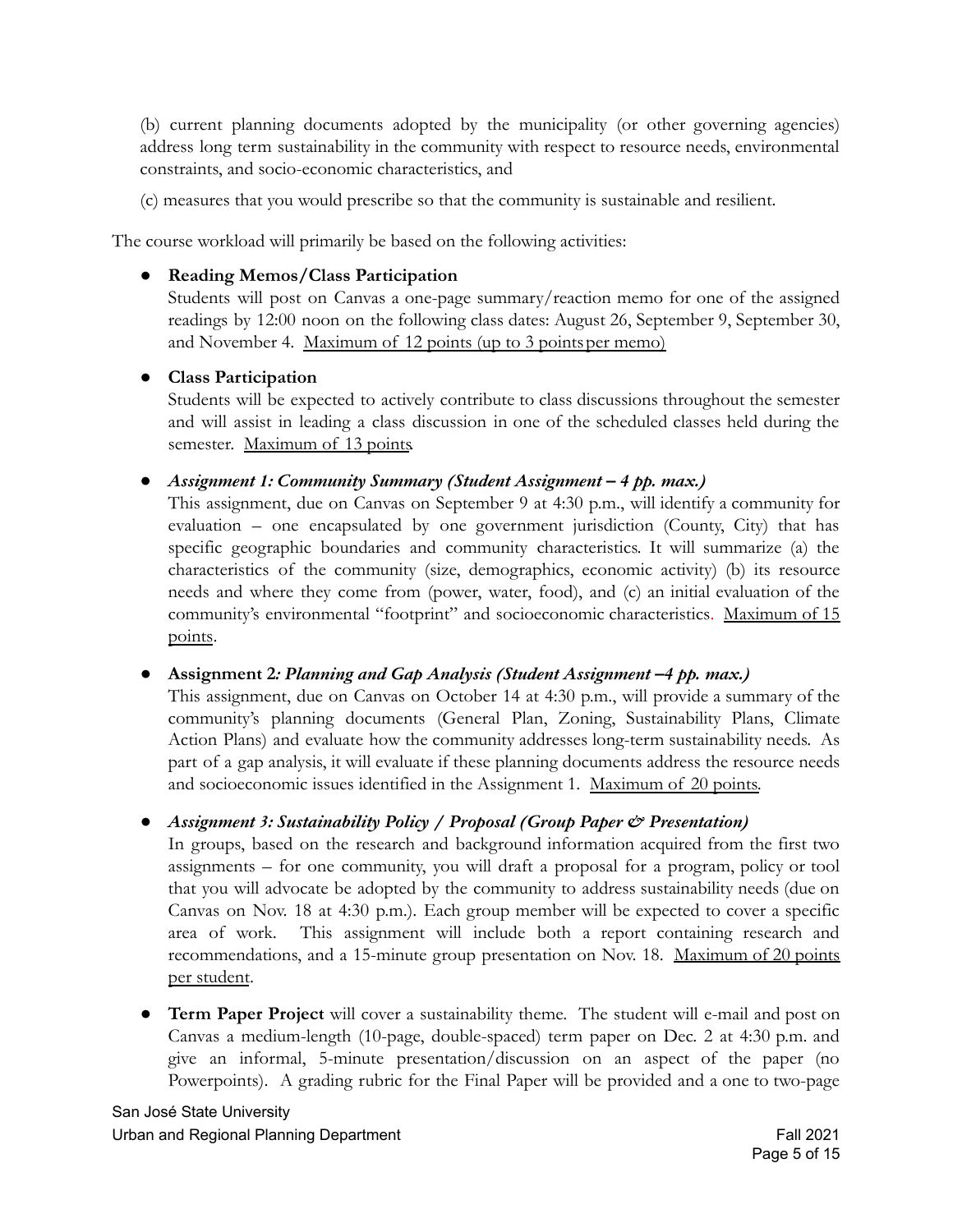outline of the term paper should be e-mailed to the instructor by September 23. Comparative studies of up to two cases are welcome, as are papers focused on a single issue. Focus the paper on a topic and ensure that there is adequate material on it. Ideally, your paper will feature an introduction (purpose/objectives); a brief (half-page) literature search; description of current policy; a synthesis of the findings in light of urban policies and/or best practices; and a conclusion and/or set of recommendations. Maximum of 20 points.

Here are possible subject areas for term paper projects:

- 1. Sustainable Urban Infrastructure
- 2. Sustainable Campus Planning.
- 3. Transport, Land Use and Climate Change (e.g., SB 375)
- 4. Recent Legislation Supporting Sustainable Cities
- 5. Developing and Implementing Sustainable Targets
- 6. Designing Sustainable Housing
- 7. Sustainability and Urban Form
- 8. Sustainable Public Transport Systems
- 9. Sustainability and the General Plan
- 10. Other Subject Areas by Mutual Agreement.

#### **Calculation of Final Course Letter Grade**

As indicated in the table above, the final course grade incorporates graded activities. The following scheme will be used to translate each student's total numeric score into a final grade for the course:

A+ (98 to 100); A (93 to 98); A- (90 to 93); B+ (87 to 90); B (83 to 87); B- (80 to 83); C+ (77 to 80); C (74 to 77); C- (70 to 74); D+ (68 to 70); D (66 to 68); D- (63 to 66); F (below 63).

#### **Other Grading and Assignment Issues**

All classwork received late will be marked down accordingly.

Reading Memos (5): If received within the first 24 hours after the scheduled 12:00 noon deadline, they will be marked down 0.2 point (from a total of one point per memo). Thereafter, it will be marked down according to the following schedule:

1-4 days late: 0.5 point

4-7 days late: 1.0 point

Over 7 days: no credit given

Assignments 1, 2 and 3: If received within 24 hours of the 4:30 P.M. deadline, it will be marked down 2 points. Thereafter, it will be marked down according to the following schedule:

 San José State University Urban and Regional Planning Department **Fall 2021** Company of Fall 2021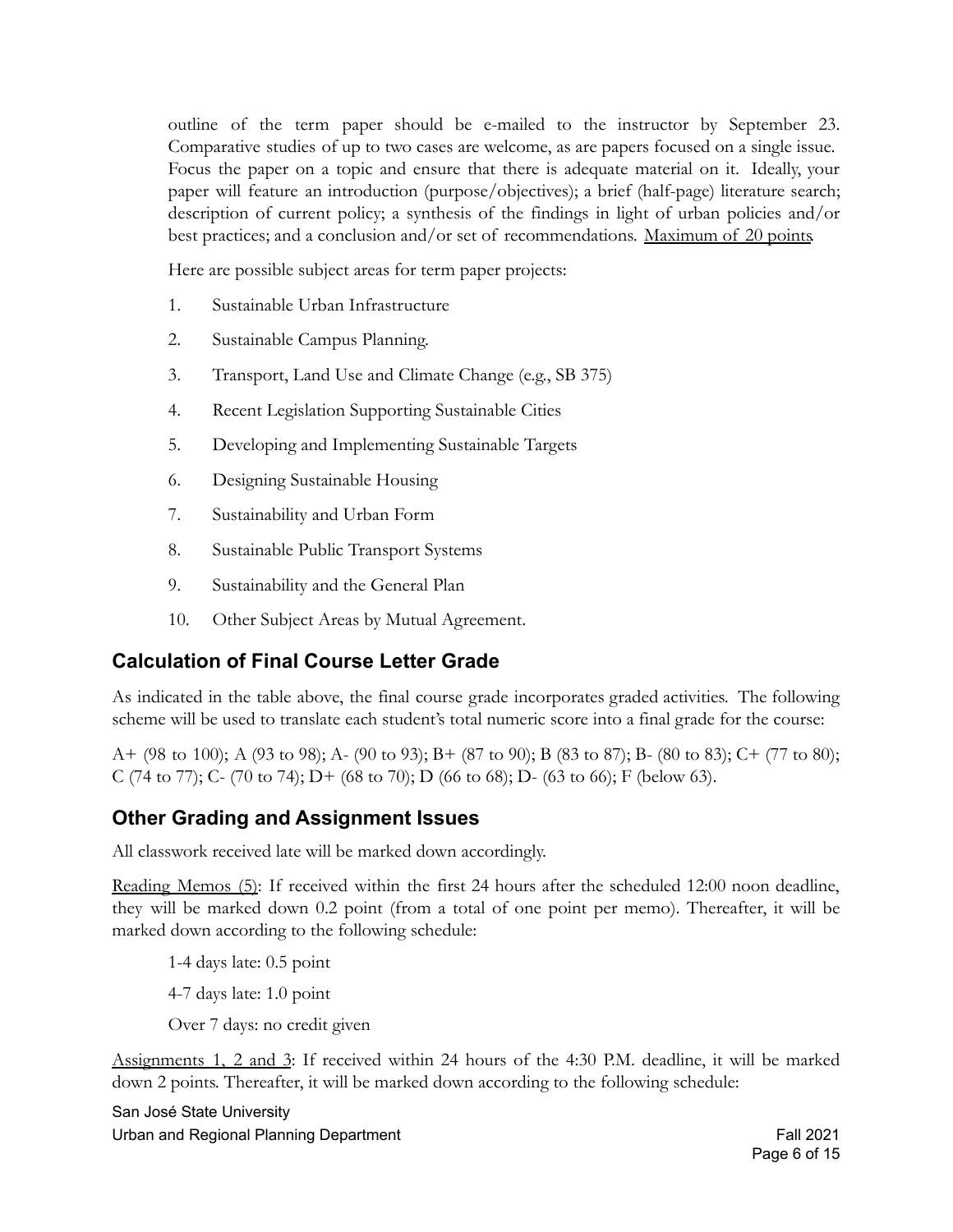1-4 days late: 4 points

Over 4 days: 6 points

Final Paper: If received within 24 hours of the 4:30 p.m. deadline on Dec. 2, it will be marked down 2.5 points. Thereafter, it will be marked down according to the following schedule:

1-4 days late: 5 points

4-7 days late: 10 points

No credit given after 7 days

### **Classroom Protocol**

Students are expected to arrive on time to class, be courteous to other students and the instructors and refrain from using a cell phone, texting and the internet in class, except as permitted by the instructors. If you need to be absent, please notify both instructors at your earliest convenience. I recognize that illness, personal emergencies and other legitimate conflicts may occur, however please remember that each class meeting represents a substantial fraction of the total course. Be sure to check with the instructors regarding any materials or information given out at the session you were absent from, and if possible, obtain class notes from a classmate.

### **University Policies**

Per University Policy S16-9, university-wide policy information relevant to all courses, such as academic integrity, accommodations, etc. will be available on Office of Graduate and Undergraduate Programs' Syllabus Information web page at [http://www.sjsu.edu/gup/syllabusinfo/](http://www.sjsu.edu/gup/syllabusinfo).

#### **Academic Integrity Statement, Plagiarism, and Citing Sources Properly**

SJSU's Policy on Academic Integrity states: "Your commitment, as a student, to learning is evidenced by your enrollment at San Jose State University." The [University](http://www.sjsu.edu/senate/docs/S07-2.pdf) Academic Integrity [Policy](http://www.sjsu.edu/senate/docs/S07-2.pdf) S07-2 at <http://www.sjsu.edu/senate/docs/S07-2.pdf> requires you to be honest in all your academic course work. Faculty members are required to report all infractions to the office of Student Conduct and Ethical Development. The Student Conduct and Ethical [Development](http://www.sjsu.edu/studentconduct/) [website](http://www.sjsu.edu/studentconduct/) is available at <http://www.sjsu.edu/studentconduct/>.

Plagiarism is the use of someone else's language, images, data, or ideas without providing proper attribution. It is a very serious offense both in the university and in your professional work. Plagiarism is both theft and lying--you have stolen someone else's ideas, and then have lied by implying that they are your own.

> **Plagiarism will lead to grade penalties and a record filed with the Office of Student Conduct and Ethical Development. In severe cases, students may also fail the course or even be expelled from the university.**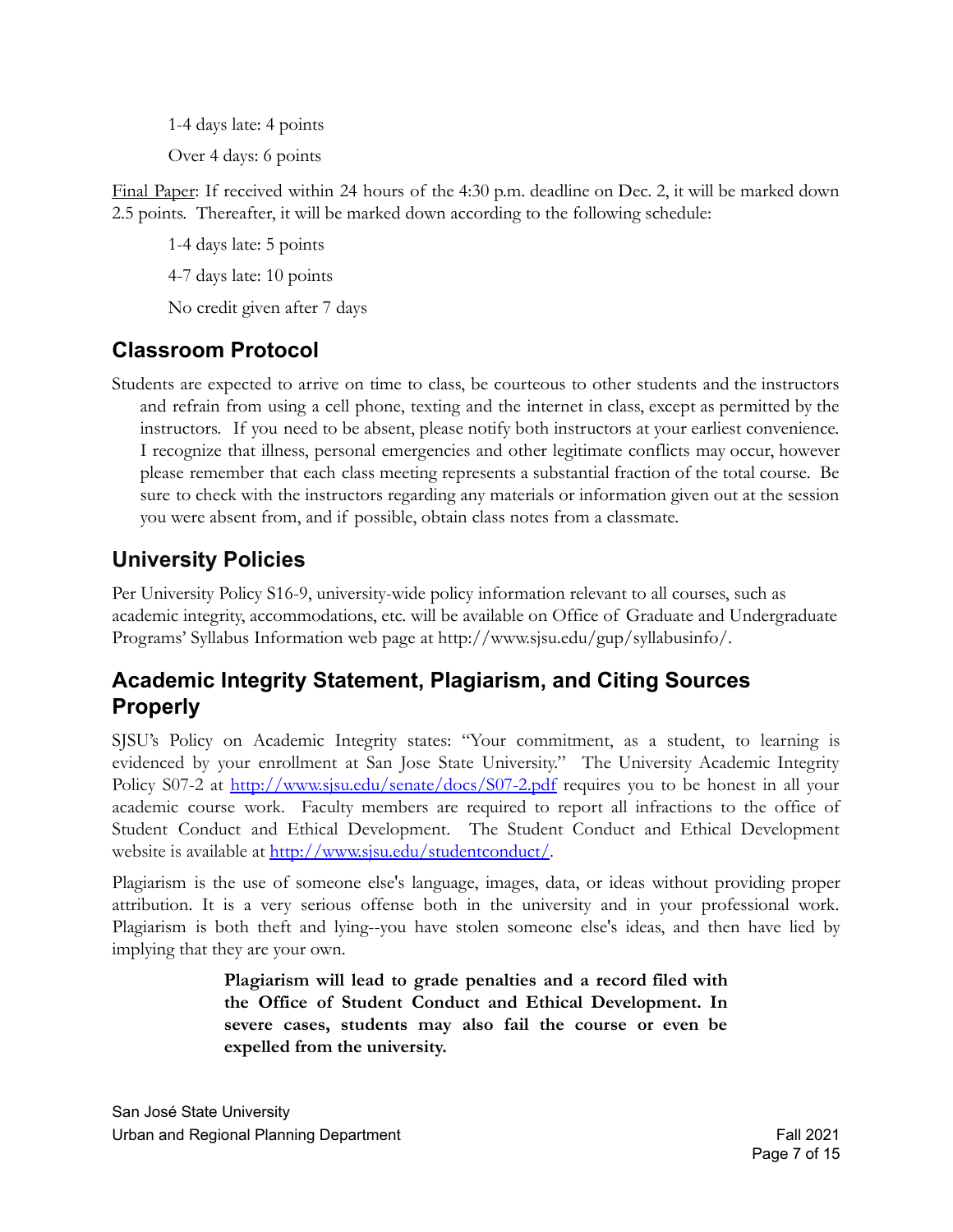#### **If you are unsure what constitutes plagiarism, it is your responsibility to make sure you clarify the issues before you hand in draft or final work.**

Learning when to cite a source (and when not to) is an art, not a science. However, here are some common examples of plagiarism that you should be careful to avoid:

- Using a sentence (or even a part of a sentence) that someone else wrote without identifying the language as a quote by putting the text in quote marks and referencing the source.
- Paraphrasing somebody else's theory or idea without referencing the source.
- Using a picture or table from a webpage or book without reference the source.
- Using data some other person or organization has collected without referencing the source.

The University of Indiana has developed a very helpful website with concrete examples about proper paraphrasing and quotation. See the following pages:

- Overview of plagiarism at [www.indiana.edu/~istd/overview.html](http://www.indiana.edu/~istd/overview.html)
- Examples of plagiarism at www.indiana.edu/ $\sim$ istd/examples.html
- Plagiarism quiz at [www.indiana.edu/~istd/test.html](http://www.indiana.edu/~istd/test.html)

If you still have questions, feel free to talk to the instructors personally. There is nothing wrong with asking for help, whereas even unintentional plagiarism is a serious offense.

#### **Citation style**

It is important to properly cite any references you use in your assignments. The Department of Urban and Regional Planning uses Kate Turabian's *A Manual for Writers of Research Papers, Theses, and Dissertations*, Eighth Edition (University of Chicago Press, 2013, ISBN: 978-0226816388). Copies are available in the SJSU King Library. Additionally, the book is relatively inexpensive, and you may wish to purchase a copy. Please note that Turabian's book describes two systems for referencing materials: (1) "notes" (footnotes or endnotes), plus a corresponding bibliography, and (2) in-text parenthetical references, plus a corresponding reference list. In this class, students should use the second system, i.e., in-text parenthetical references.

#### **Accommodation for Disabilities**

If you need course adaptations or accommodations because of a disability, or if you need to make special arrangements in case the building is evacuated, please make an appointment with the instructors as soon as possible, or see us during office hours. Presidential Directive 97-03 requires that students with disabilities requesting accommodations register with the Accessible Education Center or AEC (formerly known as the Disability Resource Center or DRC) to establish a record of their disability.

You can find information about the services SJSU offers to accommodate students with disabilities at the AEC website at [www.aec.sjsu.edu.](http://www.aec.sjsu.edu)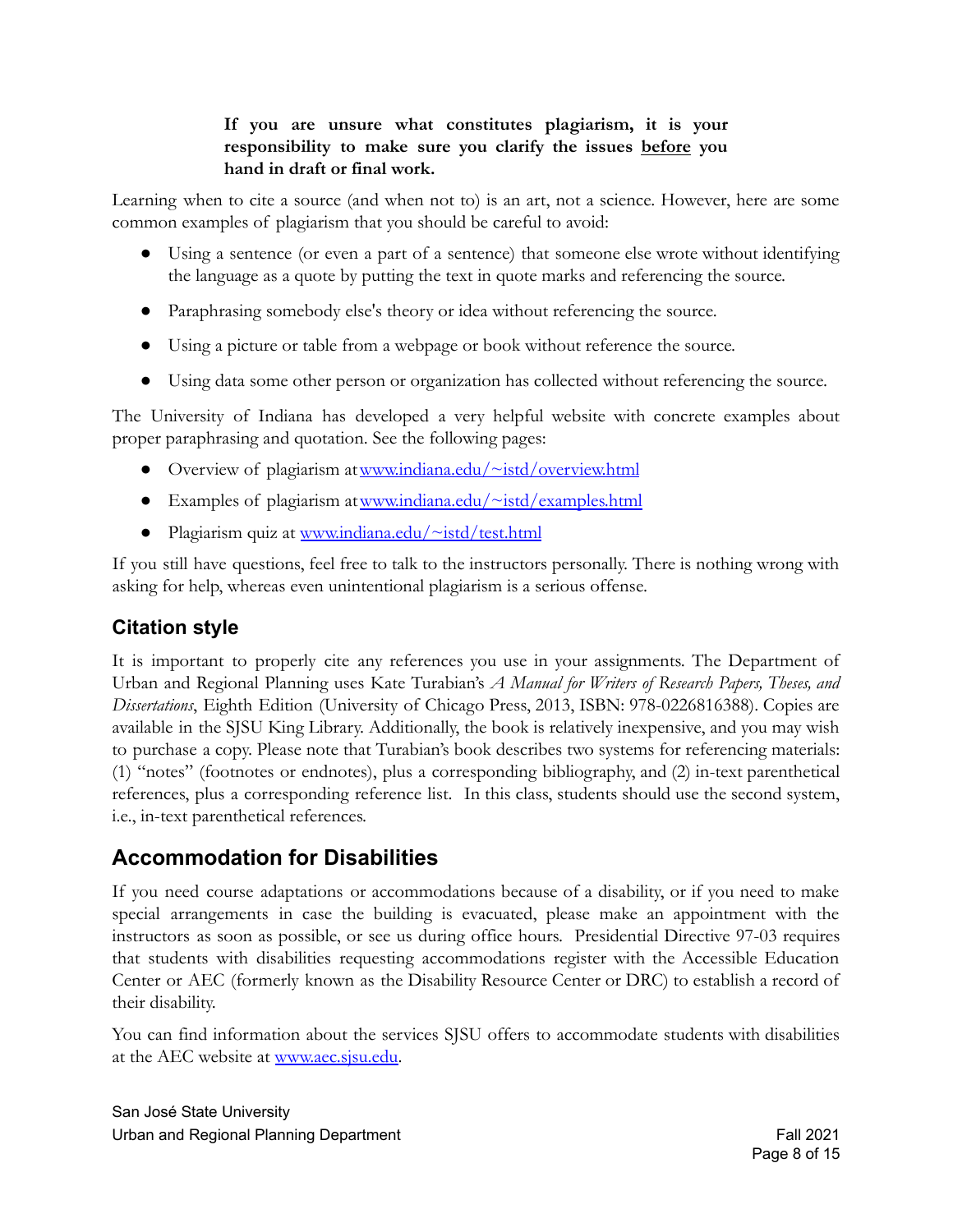# **Accommodation to Students' Religious Holidays**

San José State University shall provide accommodation on any graded class work or activities for students wishing to observe religious holidays when such observances require students to be absent from class. It is the responsibility of the student to inform the instructor, in writing, about such holidays before the add deadline at the start of each semester. If such holidays occur before the add deadline, the student must notify the instructor, in writing, at least three days before the date that he/she will be absent. It is the responsibility of the instructor to make every reasonable effort to honor the student request without penalty, and of the student to make up the work missed. See [University Policy S14-7](http://www.sjsu.edu/senate/docs/S14-7.pdf) at <http://www.sjsu.edu/senate/docs/S14-7.pdf>.

### **Consent for Recording of Class and Public Sharing of Instructor Material**

Common courtesy and professional behavior dictate that you notify someone when you are recording him/her. You must obtain the instructor's permission to make audio or video recordings in this class. Such permission allows the recordings to be used for your private, study purposes only. The recordings are the intellectual property of the instructor; you have not been given any rights to reproduce or distribute the material.

# **Library Liaison**

The SJSU Library Liaison for the Urban and Regional Planning Department is Ms. Peggy Cabrera. If you have questions, you can contact her at: peggy.cabrera@sisu.edu or 408-808-2034.

# **SJSU Writing Center**

The SJSU Writing Center is located in Room 126 in Clark Hall. It is staffed by professional instructors and upper-division or graduate-level writing specialists from each of the seven SJSU colleges. Our writing specialists have met a rigorous GPA requirement, and they are well trained to assist all students at all levels within all disciplines to become better writers. To make an appointment or refer to the numerous online resources offered through the Writing Center, visit the Writing Center website at <http://www.sjsu.edu/writingcenter>.

# **SJSU Counseling and Psychological Services**

The SJSU Counseling and Psychological Services office is located on the corner of Seventh Street and San Fernando Street, in Room 201, Administration Building. Professional psychologists, social workers, and counselors are available to provide consultations on issues of student mental health, campus climate or psychological and academic issues on an individual, couple, or group basis. To schedule an appointment or learn more information, visit Counseling and [Psychological](http://www.sjsu.edu/counseling) Services [website](http://www.sjsu.edu/counseling) at <http://www.sjsu.edu/counseling>.

# **Dropping and Adding**

Students are responsible for understanding the policies and procedures about add/drop, grade forgiveness and related topics. Refer to the current semester's Catalog [Policies](http://info.sjsu.edu/static/catalog/policies.html) section at

 San José State University Urban and Regional Planning Department **Fall 2021** Company of Fall 2021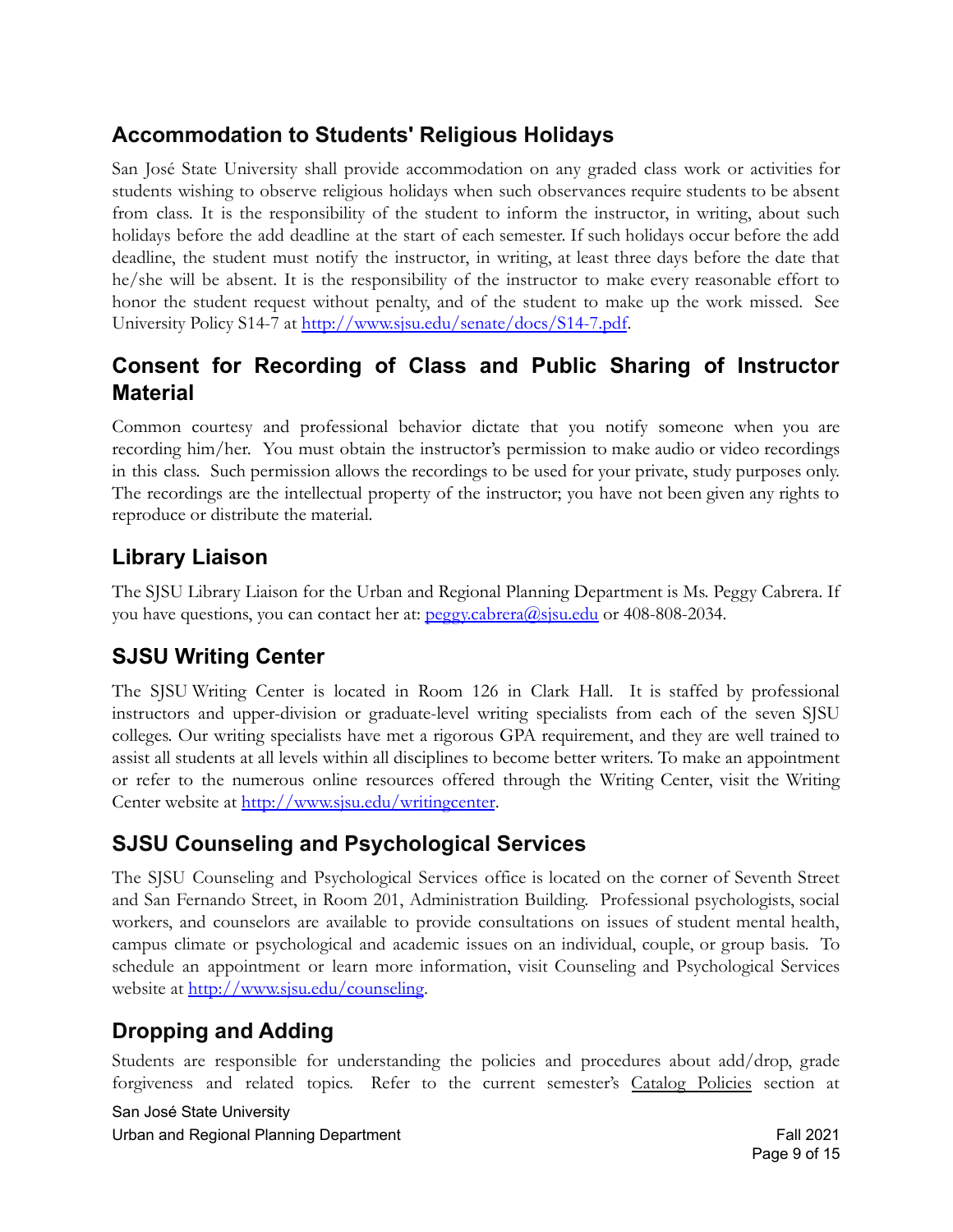https://catalog.sisu.edu/content.php?catoid=2&navoid=98. Add/drop deadlines can be found on the current SJSU academic year calendar document on the SJSU [Academic](http://www.sjsu.edu/provost/services/academic_calendars/) Calendars webpage at: <https://www.sjsu.edu/provost/resources/academic-calendars/index.php>. The Late Drop [Policy](http://www.sjsu.edu/aars/policies/latedrops/policy/) is available at: <https://www.sjsu.edu/aars/forms-resources/late-drops.php> for undergraduate students and at: <https://www.sjsu.edu/gape/forms/> for graduate students. All students should be aware of the current deadlines and penalties for dropping classes.

Information about the latest changes and news is available at the [Advising](http://www.sjsu.edu/advising/) Hub at [http://www.sjsu.edu/advising/.](http://www.sjsu.edu/advising/)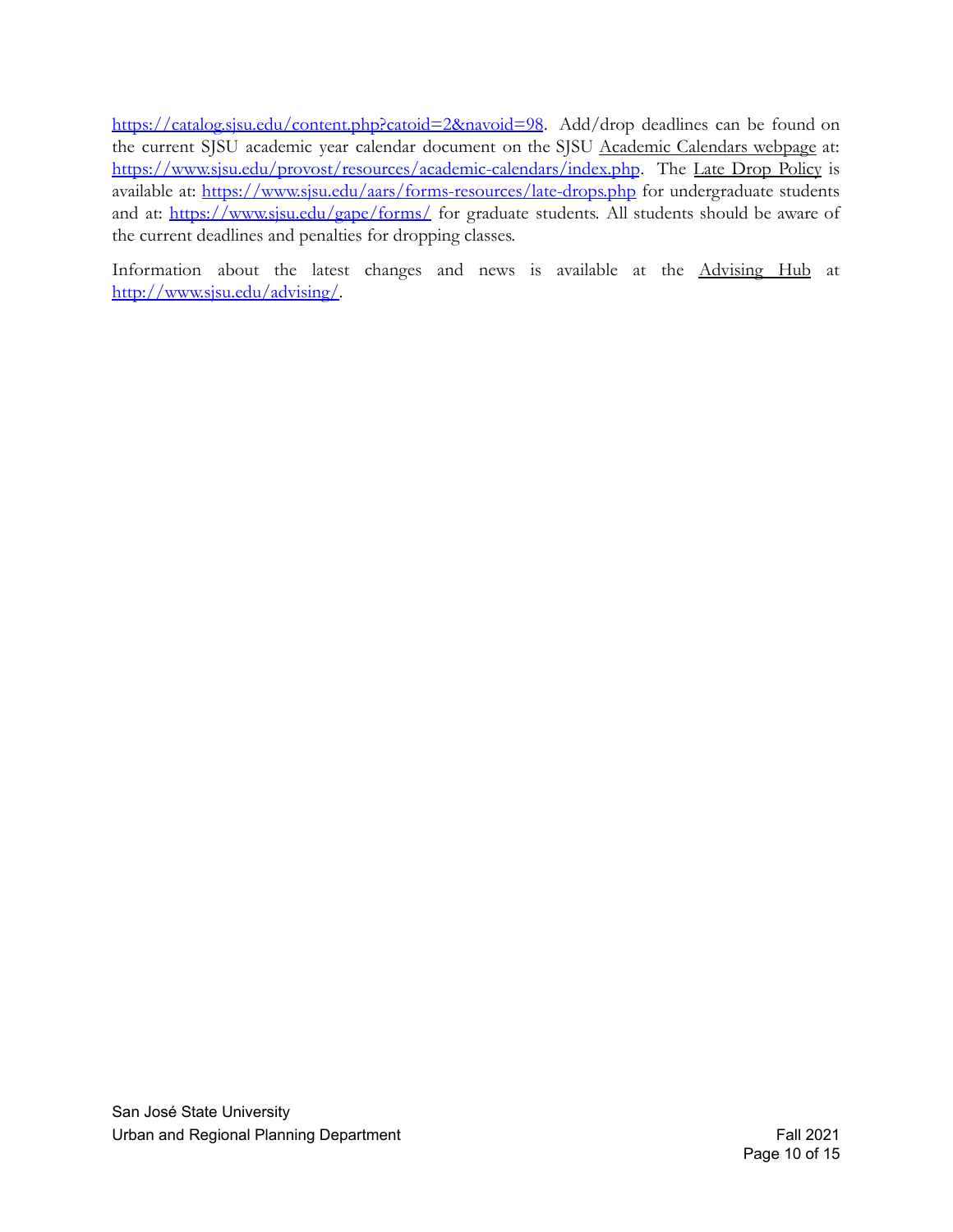#### **URBP 241 – PLANNING SUSTAINABLE CITIES FALL 2021 COURSE SCHEDULE**

Special thanks to URBP Lecturer Rob Eastwood for identifying most of the class readings.

| Date          | Topic                                                                                 | Reading                                                                                                                                                                                                                                                                                                                                                                                                                                                                                                                                                                                                                           | Memo/Paper Due              |
|---------------|---------------------------------------------------------------------------------------|-----------------------------------------------------------------------------------------------------------------------------------------------------------------------------------------------------------------------------------------------------------------------------------------------------------------------------------------------------------------------------------------------------------------------------------------------------------------------------------------------------------------------------------------------------------------------------------------------------------------------------------|-----------------------------|
| Aug. 19, 2021 | Introduction                                                                          | Syllabus; other handouts provided                                                                                                                                                                                                                                                                                                                                                                                                                                                                                                                                                                                                 | None                        |
| Aug. 26, 2021 | Sustainability Theory                                                                 | 1) Wheeler, Stephen B. Planning for<br><i>Sustainability</i> 2013. Chap. 1-3.<br>Found at:<br>http://ebookcentral.proquest.com.li<br>baccess.sjlibrary.org/lib/sjsu/detail.<br>action?docID=1221513<br>2) Wright, Diana and Meadows,<br>Donella H. Thinking in Systems: A<br>Primer, pp.105-141. 2008. Found at:<br>http://ebookcentral.proquest.com.li<br><u>baccess.sjlibrary.org/lib/sjsu/reader.</u><br>action?ppg=151&docID=430143&t<br>$m=1503030341815$<br>3) TED Talk: Steffen, Alex. "The<br>Route to Sustainable Future." 2005.<br>https://www.ted.com/talks/alex_st<br>effen sees a sustainable future?lan<br>guage=en | Reading Memo<br>for Aug. 26 |
| Sep. 2, 2021  | Our Economy,<br>Economic and<br>Population Growth, and<br><b>Environmental Limits</b> | 1) Heinberg, Richard. The End of<br>Growth, Adapting to Our New Economic<br>Reality. 2011, Chapter 1. Found at:<br>http://ebookcentral.proquest.com.li<br>baccess.silibrary.org/lib/sisu/detail.<br>action?docID=714579<br>2) Meadows, Donella & Dennis,<br>Randers, Jorgen. The Limits to<br>Growth: the 30-Year Update. 2004.<br>(Summary/Synopsis). Found at:<br>http://donellameadows.org/archive<br>$s/a$ -synopsis-limits-to-growth-the-3<br>0-year-update<br>3) TED Talk: Lerner, Jaime. "A<br>Song of the City." 2008.                                                                                                    |                             |

 San José State University Urban and Regional Planning Department **Fall 2021** Communication Communication Communication Communication Commun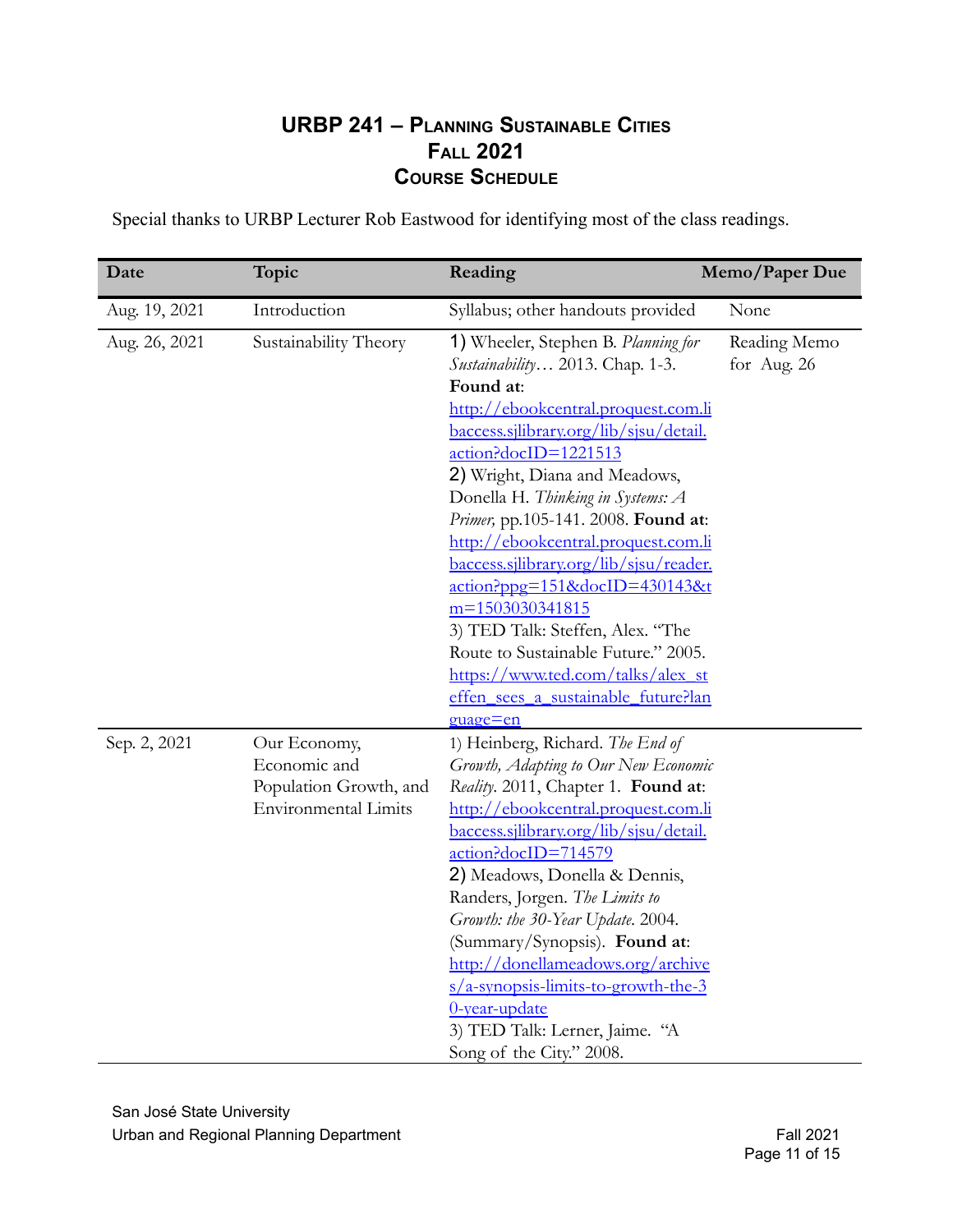|               |                                                                          | https://www.ted.com/talks/jaime 1<br>erner sings of the city#t-921370                                                                                                                                                                                                                                                                                                                                                                                                                                                                                       |                                                                              |
|---------------|--------------------------------------------------------------------------|-------------------------------------------------------------------------------------------------------------------------------------------------------------------------------------------------------------------------------------------------------------------------------------------------------------------------------------------------------------------------------------------------------------------------------------------------------------------------------------------------------------------------------------------------------------|------------------------------------------------------------------------------|
| Sep. 9 2021   | Current Environmental<br>Challenges                                      | 1) Heinberg, Richard. Chapter 3.<br>Found at:<br>http://ebookcentral.proquest.com.li<br>baccess.sjlibrary.org/lib/sjsu/detail.<br>action?docID=714579<br>2) Matthews, Susan. The End of the<br>Story (Review of The Inhabitable<br>Earth, by David Wallace-Wells).<br>Slate, February 2019. Available on<br>Canvas.<br>3) U.S. Global Change Research<br>Program. 2014 National Climate<br>Assessment. (Skim) Found at:<br>http://nca2014.globalchange.gov/                                                                                                 | Reading Memo<br>for Sep. 2 & 9<br>readings<br>Assignment 1<br>(by 4:30 p.m.) |
| Sep. 23, 2021 | Socioeconomic<br>Challenges and a<br>Paradigm Shift to<br>Sustainability | 1) Heinberg, Richard. Chapter 6.<br>Found at:<br>http://ebookcentral.proquest.com.li<br><u>baccess.silibrary.org/lib/sisu/detail.</u><br>action?docID=714579<br>2) Oxfam. An Economy for the $1\%$ .<br>2017. Download at:<br>https://policy-practice.oxfam.org.uk<br><u>/our-work/inequality/an-economy-</u><br>for-the-one-percent<br>3) TED Talk: Rockström, Johan.<br>"Let the Environment Guide Our<br>Development. 2010<br>https://www.ted.com/talks/johan<br>rockstrom let the environment gu<br>ide our development?language=en<br><u>#t-154974</u> | Term Paper<br>Outline (1-2 pp.)                                              |
| Sep. 30, 2021 | Land Use Planning and<br>Sustainability:<br>Methodology and Tools        | 1) Wheeler, Stephen. Chapters 6<br>and 12. Found at:<br>http://ebookcentral.proquest.com.li<br><u>baccess.silibrary.org/lib/sisu/detail.</u><br>action?docID=1221513<br>2) Sustainable San Mateo. Indicators<br>for a Sustainable San Mateo County.<br>2016. Found at:<br>http://www.sustainablesanmateo.or<br><u>g/home/indicators-report/</u>                                                                                                                                                                                                             | Reading Memo<br>for Sep. 23 & 30<br>readings                                 |

 San José State University Urban and Regional Planning Department **Fall 2021** Communication Communication Communication Communication Commun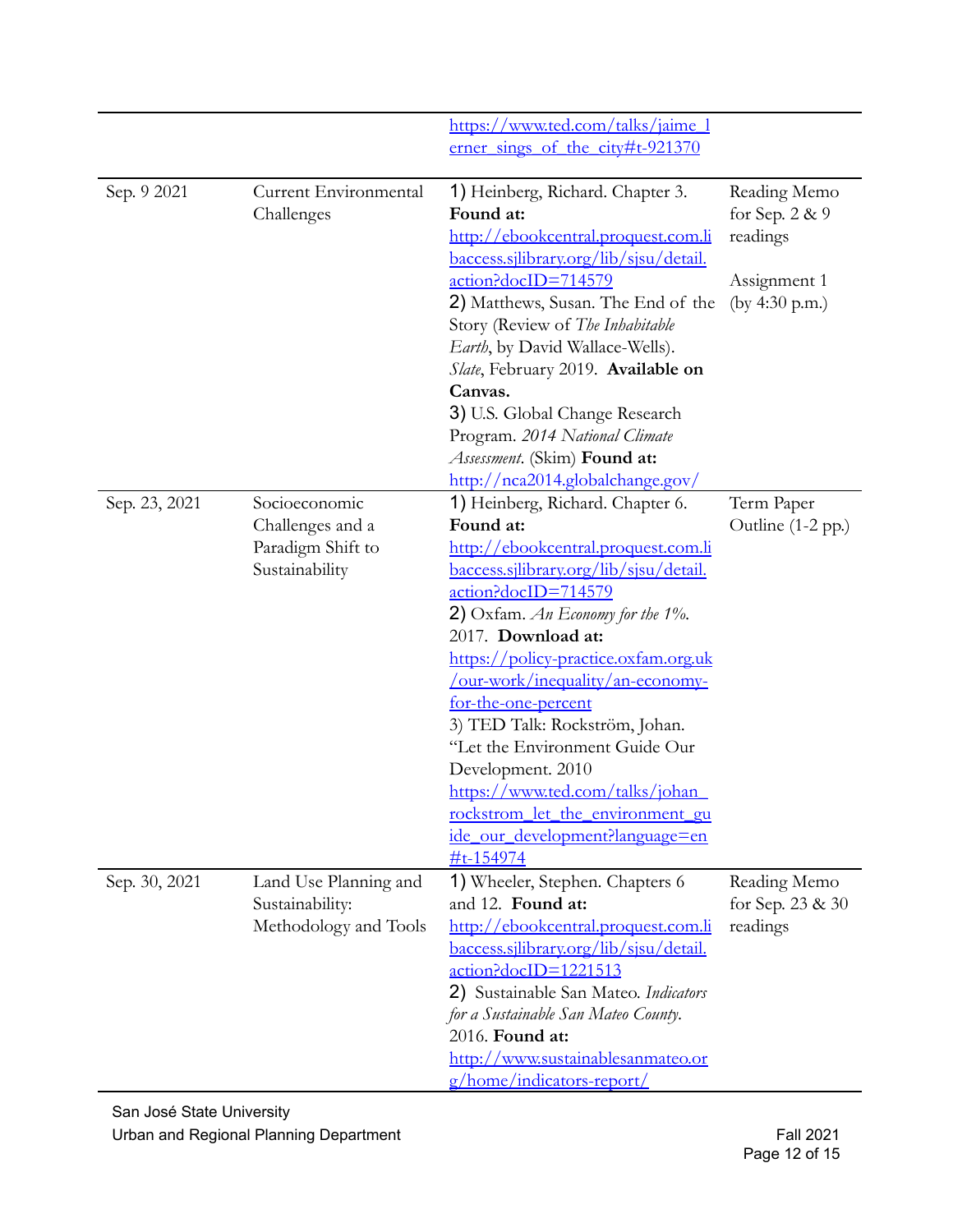| Oct. 14, 2021 | Sustainability Planning<br>in Practice: Principles | 1) Newman, Peter; Beatley,<br>Thomas; and Boyer, Heather.<br>Resilient Cities - Overcoming Fossil Fuel<br>Dependence. 2017 Ch 2, 3. Found at:<br>https://link-springer-com.libaccess.<br>silibrary.org/content/pdf/10.5822<br>%2F978-1-61091-686-8.pdf<br>2) Heinberg, Richard and Fridley,<br>David, Our Renewable Future, 2016,<br>Chapters 9 & 10. Found at:<br>http://ourrenewablefuture.org/intr<br>oduction/<br>3) Howard, Ebenezer, "The Town<br>Country Magnet" in Garden Cities of<br>Tomorrow. 1898. Found at:<br>https://archive.org/details/gardenc<br>itiestom00howagoog<br>4) TED Talk: Green, Michael.<br>"How Can We Make the World a<br>Better Place in 2030." 2015<br>https://www.ted.com/talks/michae<br>green how we can make the w<br>orld a better place by 2030?langu | Assignment 2<br>(by 4:30 p.m.) |
|---------------|----------------------------------------------------|----------------------------------------------------------------------------------------------------------------------------------------------------------------------------------------------------------------------------------------------------------------------------------------------------------------------------------------------------------------------------------------------------------------------------------------------------------------------------------------------------------------------------------------------------------------------------------------------------------------------------------------------------------------------------------------------------------------------------------------------------------------------------------------------|--------------------------------|
| Oct. 21, 2021 | Sustainability Planning:<br>International Examples | age=en#t-867623<br>1) Beatley, Timothy. Green Urbanism.<br>Learning from European Cities. 2000.<br>Chapters 8 & 9. Found at:<br>http://www.academia.edu/1039964<br>6/Green Urbanism Learning Fro<br>m European Cities<br>2) State of Green. Copenhagen –<br>Solutions for Sustainable Cities.<br>(Available on Canvas)<br>3) World Bank. Three Big Ideas to<br>Achieve Sustainable Cities and<br>Communities. Found at:<br>https://www.worldbank.org/en/ne<br>$\frac{\text{ws}}{\text{immersive-story}}\frac{2018}{01}/31/3$<br>-big-ideas-to-achieve-sustainable-citi<br>es-and-communities<br>4) Video: C-40 Cities. "We Live<br>Here Together." 2017.                                                                                                                                     |                                |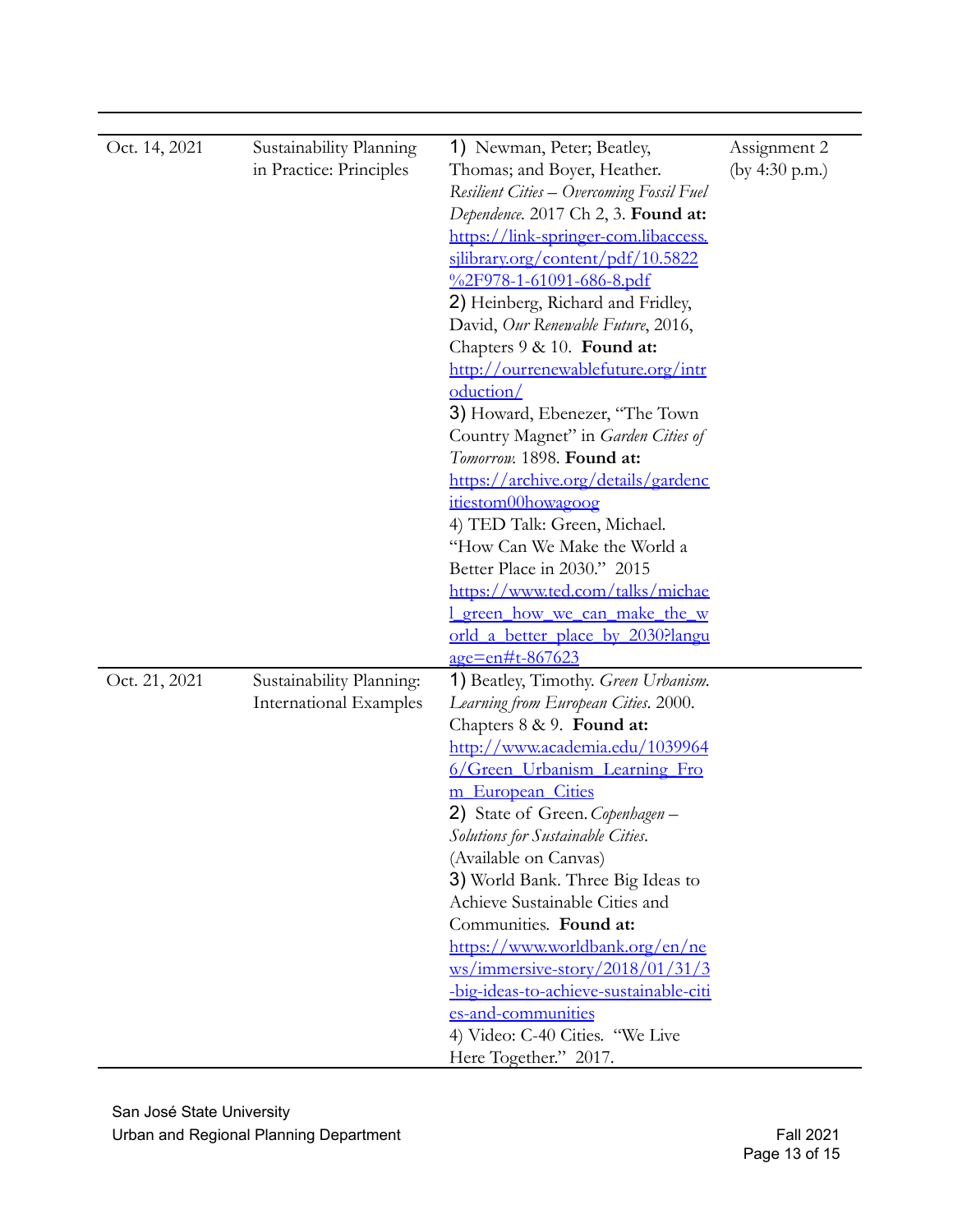|               |                                                                    | https://www.youtube.com/watch?v<br>$=OxG1eLGQ4Ik$                                                                                                                                                                                                                                                                                                                                                                                                                                                                                                                                                                                                                                                                                                            |                                                                                 |
|---------------|--------------------------------------------------------------------|--------------------------------------------------------------------------------------------------------------------------------------------------------------------------------------------------------------------------------------------------------------------------------------------------------------------------------------------------------------------------------------------------------------------------------------------------------------------------------------------------------------------------------------------------------------------------------------------------------------------------------------------------------------------------------------------------------------------------------------------------------------|---------------------------------------------------------------------------------|
| Nov. 4, 2021  | Sustainability Planning:<br>North America,<br>California, Bay Area | 1) California Cap & Trade Program<br>(Review links including Program<br>Overview, Current Regulation,<br>Guidance Documents). Found at:<br>https://www.arb.ca.gov/cc/capandt<br>rade/capandtrade.htm<br>2) California Renewables Portfolio<br>Standard. (Skim Program Overview)<br>Found at:<br>http://www.cpuc.ca.gov/RPS Ho<br>mepage/<br>3) Association of Bay Area<br>Governments (ABAG) and<br>Metropolitan Transportation<br>Commission (MTC). Plan Bay Area<br>2040. Found at:<br>http://2040.planbayarea.org/sites/<br>default/files/2017-07/PBA 2040 0<br>33017%20web%20print.pdf<br>4) City of San Jose – Climate Smart<br>San Jose. 2017. Found at:<br>https://www.sanjoseca.gov/your-go<br><u>vernment/environment/climate-sm</u><br>art-san-jos | Reading Memo<br>for Oct. 21, 28<br>& Nov. 4<br>readings                         |
| Nov. 18, 2021 | Sustainability in<br>Everyday Planning                             | 1) Rees, William "What's Blocking<br>Sustainability? Human nature,<br>cognition, and denial." in<br>Sustainability: Science, Practice & Policy.<br>Volume 6/2. 2010. Found at:<br>http://www.gci.org.uk/Documents<br>/BlockingSustainability(Final0910).p<br>$\mathbf{d}\mathbf{f}$<br>Groups provide a 15-minute<br>presentation (using PowerPoint,<br>overheads, or other necessary aids).                                                                                                                                                                                                                                                                                                                                                                 | Assignment 3<br>(group summary<br>by 4:30 p.m. and<br>in-class<br>presentation) |
| Dec. 2, 2021  | <b>Student Presentations</b>                                       | Students provide a 5-minute<br>informal presentation on their term<br>paper (no visual aids necessary).                                                                                                                                                                                                                                                                                                                                                                                                                                                                                                                                                                                                                                                      | Term Paper and<br>Presentation                                                  |

Note: Any modification to this syllabus will be announced via Canvas, e-mail or in class.